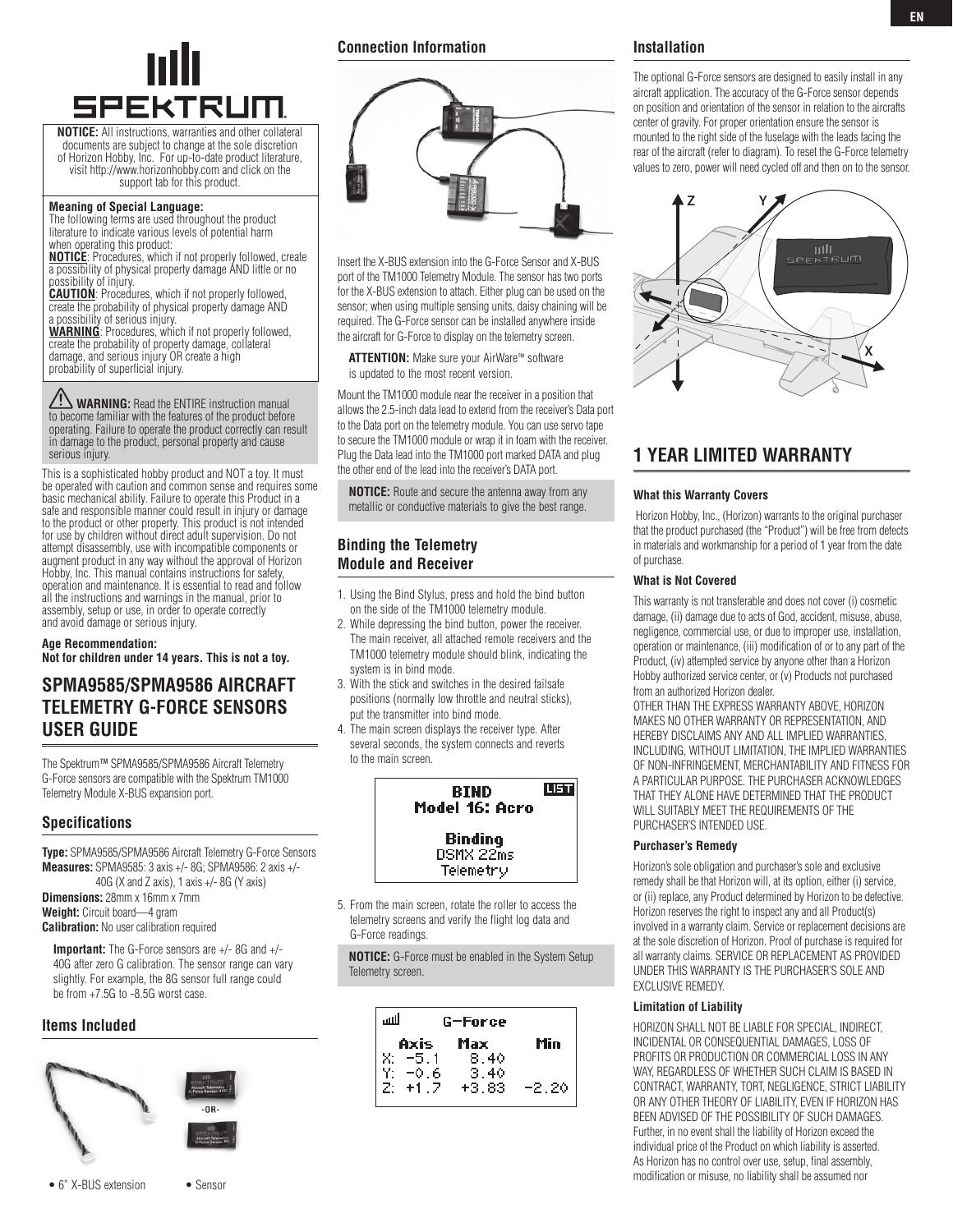accepted for any resulting damage or injury. By the act of use, setup or assembly, the user accepts all resulting liability. If you as the purchaser or user are not prepared to accept the liability associated with the use of the Product, purchaser is advised to return the Product immediately in new and unused condition to the place of purchase.

#### **Law**

These terms are governed by Illinois law (without regard to conflict of law principals). This warranty gives you specific legal rights, and you may also have other rights which vary from state to state. Horizon reserves the right to change or modify this warranty at any time without notice.

#### **Warranty Services**

#### **Questions, Assistance, and Services**

Your local hobby store and/or place of purchase cannot provide warranty support or service. Once assembly, setup or use of the Product has been started, you must contact Horizon directly. This will enable Horizon to better answer your questions and service you in the event that you may need any assistance. For questions or assistance, please direct your email to productsupport@ horizonhobby.com, or call 877.504.0233 toll free to speak to a Product Support representative. You may also find information on our website at www.horizonhobby.com.

#### **Inspection or Services**

If this Product needs to be inspected or serviced, please use the Horizon Online Service Request submission process found on our website or call Horizon to obtain a Return Merchandise Authorization (RMA) number. Pack the Product securely using a shipping carton. Please note that original boxes may be included, but are not designed to withstand the rigors of shipping without additional protection. Ship via a carrier that provides tracking and insurance for lost or damaged parcels, as Horizon is not responsible for merchandise until it arrives and is accepted at our facility. An Online Service Request is available at http://www.horizonhobby.com under the Support tab.

If you do not have internet access, please contact Horizon Product Support to obtain a RMA number along with instructions for submitting your product for service. When calling Horizon, you will be asked to provide your complete name, street address, email address and phone number where you can be reached during business hours. When sending product into Horizon, please include your RMA number, a list of the included items, and a brief summary of the problem. A copy of your original sales receipt must be included for warranty consideration. Be sure your name, address, and RMA number are clearly written on the outside of the shipping carton.

**Notice: Do not ship LiPo batteries to Horizon. If you have any issue with a LiPo battery, please contact the appropriate Horizon Product Support office.**

#### **Warranty Requirements**

**For Warranty consideration, you must include your original sales receipt verifying the proof-of-purchase date.** Provided warranty conditions have been met, your Product will be serviced or replaced free of charge. Service or replacement decisions are at the sole discretion of Horizon.

#### **Non-Warranty Service**

**Should your service not be covered by warranty service will be completed and payment will be required without notification or estimate of the expense unless the expense exceeds 50% of the retail purchase cost.** By

submitting the item for service you are agreeing to payment of the service without notification. Service estimates are available upon request. You must include this request with your item submitted for service. Non-warranty service estimates will be billed a minimum of ½ hour of labor. In addition you will be billed for return freight. Horizon accepts money orders and cashiers checks, as well as Visa, MasterCard, American Express, and Discover cards. By submitting any item to Horizon for service, you are agreeing to Horizon's Terms and Conditions found on our website http://www.horizonhobby.com/Service/Request/.

| Country of Purchase  | Horizon Hobby                                       | Address                                                                                | Phone Number/ Email                                                          |
|----------------------|-----------------------------------------------------|----------------------------------------------------------------------------------------|------------------------------------------------------------------------------|
| <b>United States</b> | Horizon Service Center<br>(Electronics and engines) | 4105 Fieldstone Rd<br>Champaign, Illinois<br>61822 USA                                 | 877-504-0233<br>Online Repair Request visit:<br>www.horizonhobby.com/repairs |
|                      | Horizon Product Support<br>(All other products)     | 4105 Fieldstone Rd<br>Champaign, Illinois<br>61822 USA                                 | 877-504-0233<br>productsupport@horizonhobby.com                              |
| United Kingdom       | Horizon Hobby Limited                               | Units 1-4 Ployters Rd<br>Staple Tye, Harlow, Essex<br><b>CM187NS</b><br>United Kingdom | +44 (0) 1279 641 097<br>sales@horizonhobby.co.uk                             |
| Germany              | Horizon Hobby GmbH                                  | Christian-Junge-Straße 1<br>25337 Elmshorn<br>Germany                                  | +49 (0) 4121 2655 100<br>service@horizonhobby.de                             |
| France               | Horizon Hobby SAS                                   | 14 Rue Gustave Eiffel<br>Zone d'Activité du Réveil Matin<br>91230 Montgeron            | +33 (0) 1 60 47 44 70<br>infofrance@horizonhobby.com                         |

## **Compliance Information for the European Union**

**C** Declaration of Conformity (in accordance with ISO/IEC 17050-1)

| No. HH2011110402 |  |
|------------------|--|
| Product(s):      |  |

Item Number(s): SPMA9585, SPMA9586

The object of declaration described above is in conformity with the requirements of the specifications listed below, following the provisions of the European EMC Directive 2004/108/EC:

Aircraft Telemetry 3 Axis GForce Sensor

**EN61000-6-1:2007 EN61000-6-3:2007** 

Signed for and on behalf of: Horizon Hobby, Inc. Champaign, IL USA November 4, 2011

 $DZG7tell$ 

Steven A. Hall Vice President International Operations and Risk Management Horizon Hobby, Inc.

## **Instructions for Disposal of WEEE by Users in the European Union**

This product must not be disposed of with other waste. Instead, it is the user's responsibility to dispose of their waste equipment by handing it over to a designated collection point for the recycling of waste electrical and electronic equipment. The separate collection and recycling of your waste equipment at the time of disposal will help to conserve natural resources and ensure that it is recycled in a manner that protects human health and the environment. For more information about where you can drop off your waste equipment for recycling, please contact your local city office, your household waste disposal service or where you purchased the product.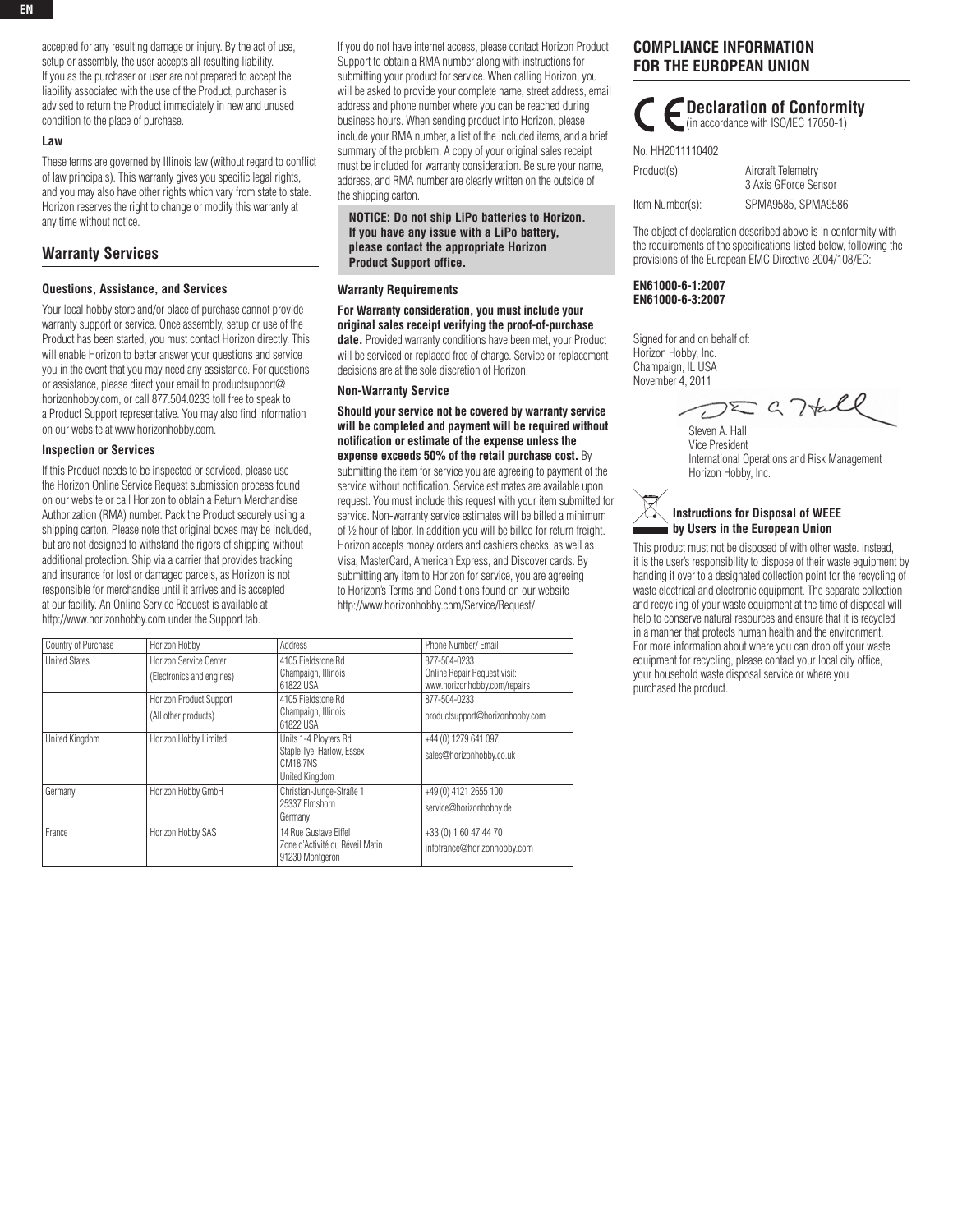# **SPEKTRUM**

**HINWEIS:** Alle Anweisungen, Garantien und dazugehörigen Dokumente können ohne Ankündigung von Horizon Hobby geändert werden. Eine aktuelle Version ersehen Sie bitte unter: www.horizonhobby.com unter Support für dieses Produkt.

#### **Erklärung der Begriffe:**

Die folgenden Begriffe erklären die Gefährdungsstufen im Umgang mit dem Produkt:

HINWEIS: Verfahren die nicht ordnungsgemäß durchgeführt werden, beinhalten die Möglichkeiten einer Beschädigung und maximal ein kleines Risiko einer Verletzung. Achtung: Verfahren die nicht ordnungsgemäß durchgeführt werden, beinhalten die Wahrscheinlichkeit einer Beschädigung und das Risiko einer ernsthaften Verletzung. WARNUNG: Wenn diese Verfahren nicht korrekt befolgt werden, ergeben sich wahrscheinlich Sachschäden, Kollateralschäden und schwere Verletzungen ODER mit hoher Wahrscheinlichkeit oberflächliche Verletzungen.

**Warnung: Lesen Sie sorgfältig die gesamte Bedienungsanleitung durch und machen sich vor dem Betrieb mit dem Produkt vertraut. Falscher und oder nicht sachgemäßer Umgang kann zu Beschädigungen am Produkt, eigenen und fremden Eigentum und ernsthaften Verletzungen führen.** 

Bitte beachten Sie, dass dieses Produkt ein hoch entwickeltes Hobby Produkt und kein Spielzeug ist. Es erfordert bei dem Betrieb Aufmerksamkeit und grundlegende mechanische Fähigkeiten. Falscher, nicht sachgemäßer Umgang kann zu Beschädigungen an eigenem oder fremden Eigentum oder zu Verletzungen an sich selbst oder Dritter führen. Versuchen Sie nicht dieses Produkt auseinander zu bauen, oder es mit Komponenten zu betreiben die nicht ausdrücklich mit Genehmigung von Horizon Hobby dafür geeignet sind. Dieses Produkt ist nicht für den Gebrauch von Kindern ohne direkte Aufsicht durch ihre Eltern bestimmt.

Die Bedienungsanleitung enthält Anweisungen und wichtige Informationen für die Sicherheit und Betrieb. Es ist daher notwendig, allen darin enthaltenen Anweisungen und Warnungen Folge zu leisten und diese Anleitung vor dem Zusammenbau und Inbetriebnahme sorgfältig durch zu lesen.

**Nicht geeignet für Kinder unter 14 Jahren. Dies ist kein Spielzeug.**

## **SPMA9585/SPMA9586 Luftfahrzeug Telemetrie G-Kraft Sensoren Bedienungsanleitung**

Die Spektrum ™ SPMA9585/SPMA9586 Luftfahrzeug Telemetrie G-Kraft Sensoren sind kompatibel mit dem Spektrum TM1000 Telemetrie Modul X Bus Expansion Port.

### **Spezifikationen**

**Typ:** SPMA9585/SPMA9586 Luftfahrzeug Telemetrie G-Kraft Sensoren **Meßbereich:** SPM9585: 3 Achsen +/- 8G

SPMA9586: 2 Achsen +/- 40G  $(X$  und Z Achse, 1 Achse  $+/-8G$  (Y Achse) **Abmessungen:** 28mm 16mm x 7mm **Gewicht:** Platine 4 Gr.

**Kalibrierung:** Keine Benutzerkalibrierung notwendig

**Wichtig:** Die G- Kraft Sensoren sind auf +/- 8G und +/- 40 G nach 0 G Kalibrierung ausgelegt. Der Erfassungsbereich des Sensoren kann etwas abweichen. So zum Beispiel, kann der 8G Sensor als größte Abweichung einen Erfassungsbereich von +7,5G bis - 8,5G haben.

#### **Im Lieferumfang enthalten**



#### **Anschlußinformation**



Stecken Sie die X Bus Verlängerung in den G-Kraft Sensor und in den X Bus Anschluß des TM 1000 Telemetrie Moduls. Der Sensor hat zwei Anschlüsse für den Anschluß von X Bus Verlängerungen. Beide können für den Anschluß verwendet werden.Bei mehreren Sensor Einheiten ist ein Reihenanschluß notwendig. Der G-Kraft Sensor kann an beliebiger Stelle im Luftfahrzeug montiert werden, um in der Telemetrie Anzeige des Senders die Werte anzuzeigen.

**VORSICHT:** Stellen Sie bitte sicher, dass Ihre AirWare™ Software auf dem neuesten Stand ist.

Montieren Sie das TM1000 Modul nah bei dem Empfänger so das die 2,5 inch Verlängerung ausreicht. Sie können das TM1000 Modul mit Servotape sichern oder es zusammen mit dem Empfänger in Schaumstoff wickeln. Stecken Sie die Datenleitung in den TM1000 Anschluß der mit DATA beschriftet ist und das andere Ende in de DATA Port des Empfängers.

**HINWEIS:** Führen und sichern Sie die Antenne weg von allen metallischen oder leitenden Materialien um die beste Reichweite zu sichern.

### **Binden des Telemetrie Moduls und des Empfängers**

- 1. Drücken und halten Sie mit dem Bindeadapter den Bindeknopf auf der Seite des TM 1000 Telemetrie Moduls gedrückt.
- 2. Schalten Sie den Empfänger ein, während Sie den Bindeknopf gedrückt halten. Der Hauptempfänger, alle angeschlossenen Satellitenempfänger und das TM1000 Telemetriemodul sollten jetzt blinken und damit den Bindemode anzeigen.
- 3. Bringen Sie den Sender mit den Knüppel und Schalter in die gewünschten Failsafepositionen (normalerweise Gas Leerlauf und neutrale Kontrollen) in den Binde Mode.
- 4. Das Display zeigt ihnen den Empfänger Typ. Nach einigen Sekunden wird sich das System verbinden und zur normalen Displayanzeige zurückkehren.



5. Drehen Sie vom Hauptmenü den Rolltaster um in das Telemetriemenü zu gelangen und die Flight Log und G-Kraft Daten zu lesen.

**HINWEIS:** G-Kraft muß in der Systemeinstellung aktiviert sein.

#### للس G-Force Max Min Axis X.  $8.40$  $-5.1$  $-0.6$ Y:  $3.40$ Z:  $+1.7$ +3.83  $-2.20$

#### **Einbau**

Die optionalen G - Kraft Sensoren sind für den einfachen Einbau in jedes Luftfahrzeug vorgesehen. Die Genauigkeit des G-Kraft Sensors hängt von dem Position und Orientierung in Verbindung mit dem Schwerpunktes des Flugzeuges ab. Für die richtige Ausrichtung stellen Sie bitte sicher, dass der Sensor auf der rechten Seite des Rumpfes mit den Anschlüssen nach hinten eingebaut ist. (Siehe Diagramm)

Um die G-Kraft Telemetrie Werte auf Null zu resetten, schalten Sie den Sensor aus und wieder an.



### **garantie und service informationen**

#### **Warnung**

Ein ferngesteuertes Modell ist kein Spielzeug. Es kann, wenn es falsch eingesetzt wird, zu erheblichen Verletzungen bei Lebewesen und Beschädigungen an Sachgütern führen. Betreiben Sie Ihr RC-Modell nur auf freien Plätzen und beachten Sie alle Hinweise derBedienungsanleitung des Modells wie auch der Fernsteuerung.

#### **Garantiezeitraum**

Exklusive Garantie - Horizon Hobby Inc (Horizon) garantiert, dass dasgekaufte Produkt (Produkt) frei von Material- und Montagefehlern ist. Der Garantiezeitraum entspricht den gesetzlichen Bestimmung des Landes, in dem das Produkt erworben wurde. In Deutschland beträgt der Garantiezeitraum 6 Monate und der Gewährleistungszeitraum 18 Monate nach dem Garantiezeitraum.

#### **Einschränkungen der Garantie**

(a) Die Garantie wird nur dem Erstkäufer (Käufer) gewährt und kann nicht übertragen werden. Der Anspruch des Käufers besteht in der Reparatur oder dem Tausch im Rahmen dieser Garantie. Die Garantie erstreckt sich ausschließlich auf Produkte, die bei einem autorisierten Horizon Händler erworben wurden. Verkäufe an dritte werden von dieser Garantie nicht gedeckt. Garantieansprüche werden nur angenommen, wenn ein gültiger Kaufnachweis erbracht wird. Horizon behält sich das Recht vor, diese Garantiebestimmungen ohne Ankündigung zu ändern oder modifizieren und widerruft dann bestehende Garantiebestimmungen.

(b) Horizon übernimmt keine Garantie für die Verkaufbarkeit des Produktes, die Fähigkeiten und die Fitness des Verbrauchers für einen bestimmten Einsatzzweck des Produktes. Der Käufer allein ist dafür verantwortlich, zu prüfen, ob das Produkt seinen Fähigkeiten und dem vorgesehenen Einsatzzweck entspricht. (c) Ansprüche des Käufers ¬ Es liegt ausschließlich im Ermessen von Horizon, ob das Produkt, bei dem ein Garantiefall festgestellt wurde, repariert oder ausgetauscht wird. Dies sind die exklusiven Ansprüche des Käufers, wenn ein Defekt festgestellt wird. Horizon behält sich vor, alle eingesetzten Komponenten zu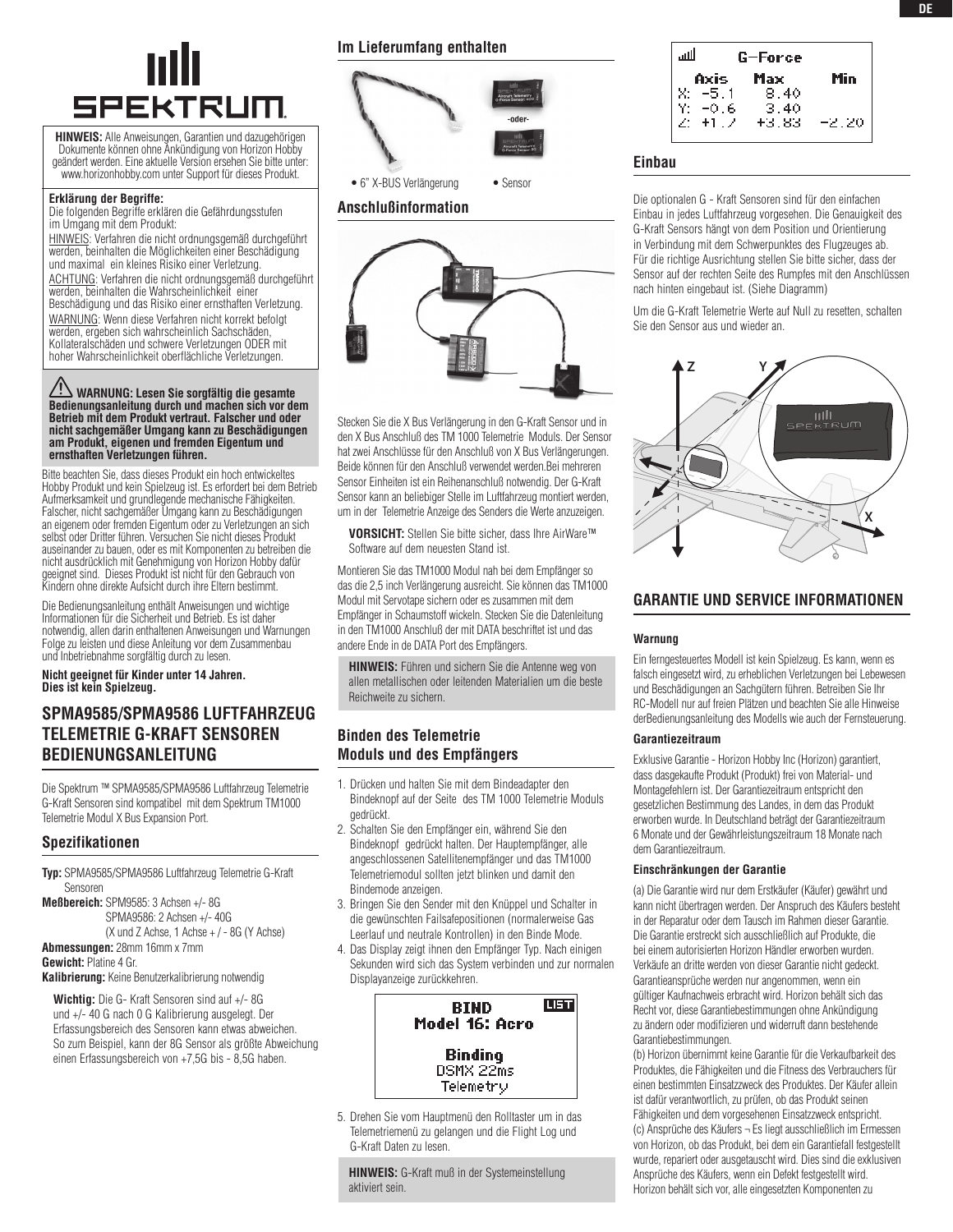prüfen, die in den Garantiefall einbezogen werden können. Die Entscheidung zur Reparatur oder zum Austausch liegt nur bei Horizon. Die Garantie schließt kosmetische Defekte oder Defekte. hervorgerufen durch höhere Gewalt, falsche Behandlung des Produktes, falscher Einsatz des Produktes, kommerziellen Einsatz oder Modifikationen irgendwelcher Art aus. Die Garantie deckt Schäden, die durch falschen Einbau, falsche Handhabung, Unfälle, Betrieb, Service oder Reparaturversuche, die nicht von Horizon ausgeführt wurden, aus. Rücksendungen durch den Käufer direkt an Horizon oder eine seiner Landesvertretung bedürfen der schriftlichen.

#### **Schadensbeschränkung**

Horizon ist nicht für direkte oder indirekte Folgeschäden, Einkommensausfälle oder kommerzielle Verluste, die in irgendeinem Zusammenhang mit dem Produkt stehen nicht verantwortlich, unabhängig ab ein Anspruch im Zusammenhang miteinem Vertrag, der Garantie oder der Gewährleistung erhoben werden. Horizon wird darüber hinaus keine Ansprüche aus einem Garantiefall akzeptieren, die über den individuellen Wert des Produktes hinaus gehen. Horizon hat keine Einfluss auf den Einbau, die Verwendung oder die Wartung des Produktes oder etwaiger Produktkombinationen, die vom Käufer gewählt werden. Horizon übernimmt keine Garantie und akzeptiert keine Ansprüche für in der folge auftretende Verletzungen oder Beschädigungen. Mit der Verwendung und dem Einbau des Produktes akzeptiert der Käufer alle aufgeführten Garantiebestimmungen ohne Einschränkungen und Vorbehalte.

Wenn Sie als Käufer nicht bereit sind, diese Bestimmungen im Zusammenhang mit der Benutzung des Produktes zu akzeptieren, werden Sie gebeten, dass Produkt in unbenutztem Zustand in der Originalverpackung vollständig bei dem Verkäufer zurückzugeben.

#### **Sicherheitshinweise**

Dieses ist ein hochwertiges Hobby Produkt und kein Spielzeug. Es muss mit Vorsicht und Umsicht eingesetzt werden und erfordert einige mechanische wie auch mentale Fähigkeiten. Ein Versagen, das Produkt sicher und umsichtig zu betreiben kann zu Verletzungen von Lebewesen und Sachbeschädigungen erheblichen Ausmaßes führen. Dieses Produkt ist nicht für den Gebrauch durch Kinder ohne die Aufsicht eines Erziehungsberechtigten vorgesehen. Die Anleitung enthält Sicherheitshinweise und Vorschriften sowie Hinweise für die Wartung und den Betrieb des Produktes. Es ist unabdingbar, diese Hinweise vor der ersten Inbetriebnahme zu lesen und zu verstehen. Nur so kann der falsche Umgang verhindert und Unfälle mit Verletzungen und Beschädigungen vermieden werden.

#### **Fragen, Hilfe und Reparaturen**

Ihr lokaler Fachhändler und die Verkaufstelle können eine Garantiebeurteilung ohne Rücksprache mit Horizon nicht durchführen. Dies gilt auch für Garantiereparaturen. Deshalb kontaktieren Sie in einem solchen Fall den Händler, der sich mit Horizon kurz schließen wird, um eine sachgerechte Entscheidung zu fällen, die Ihnen schnellst möglich hilft.

#### **Wartung und Reparatur**

Muss Ihr Produkt gewartet oder repariert werden, wenden Sie sich entweder an Ihren Fachhändler oder direkt an Horizon. Packen Sie das Produkt sorgfältig ein. Beachten Sie, dass der Originalkarton in der Regel nicht ausreicht, um beim Versand nicht beschädigt zu werden. Verwenden Sie einen Paketdienstleister mit einer Tracking Funktion und Versicherung, da Horizon bis zur Annahme keine Verantwortung für den Versand des Produktes übernimmt. Bitte legen Sie dem Produkt einen Kaufbeleg bei, sowie eine ausführliche Fehlerbeschreibung und eine Liste aller eingesendeten Einzelkomponenten. Weiterhin benötigen wir die vollständige Adresse, eine Telefonnummer für Rückfragen, sowie eine Email Adresse.

#### **Garantie und Reparaturen**

Ihr lokaler Fachhändler und die Verkaufstelle können eine Garantiebeurteilung ohne Rücksprache mit Horizon nicht durchführen. Dies gilt auch für Garantiereparaturen. Deshalb kontaktieren Sie in einem solchen Fall den Händler, der sich mit Horizon kurz schließen wird, um eine sachgerechte Entscheidung zu fällen, die Ihnen schnellst möglich hilft.

#### **Kostenpflichtige Reparaturen**

Liegt eine kostenpflichtige Reparatur vor, erstellen wir einen Kostenvoranschlag, den wir Ihrem Händler übermitteln. Die Reparatur wird erst vorgenommen, wenn wir die Freigabe des Händlers erhalten. Der Preis für die Reparatur ist bei Ihrem Händler zu entrichten. Bei kostenpflichtigen Reparaturen werden mindestens 30 Minuten Werkstattzeit und die Rückversandkosten in Rechnung gestellt. Sollten wir nach 90 Tagen keine Einverständniserklärung zur Reparatur vorliegen haben, behalten wir uns vor, das Produkt zu vernichten oder anderweitig zu verwerten.

**ACHTUNG**: Liegt eine kostenpflichtige Reparatur vor, erstellen wir einen Kostenvoranschlag, den wir Ihrem Händler übermitteln. Die Reparatur wird erst vorgenommen, wenn wir die Freigabe des Händlers erhalten. Der Preis für die Reparatur ist bei Ihrem Händler zu entrichten. Bei kostenpflichtigen Reparaturen werden mindestens 30 Minuten Werkstattzeit und die Rückversandkosten in Rechnung gestellt. Sollten wir nach 90 Tagen keine Einverständniserklärung zur Reparatur vorliegen haben, behalten wir uns vor, das Produkt zu vernichten oder anderweitig zu verwerten.

| Land des Kauf | Horizon Hobby                 | <b>Adresse</b>                                        | <b>Telefon/E-mail Adresse</b>                    |
|---------------|-------------------------------|-------------------------------------------------------|--------------------------------------------------|
| Germany       | I Horizon Technischer Service | Christian-Junge-Straße 1<br>25337 Elmshorn<br>Germany | +49 (0) 4121 2655 100<br>service@horizonhobby.de |



#### **Konformitätserklärung laut Allgemeine Anforderungen (ISO/IEC 17050-1:2004, korrigierte Fassung 2007- 06-15); Deutscheund Englische Fassung EN ISO/IEC 17050-1:2010**

Declaration of conformity (in accordance with ISO/IEC 17050-1)

Horizon Hobby GmbH Christian-Junge Straße 1 D-25337 Elmshorn

| erklärt das Produkt:  | Spektrum Luftfahrzeug<br>Telemetrie G-Kraft Sensoren<br>(SPMA9585, SPMA9586) |
|-----------------------|------------------------------------------------------------------------------|
| declares the product: | Aircraft Telemetry 3 Axis GForce<br>Sensor (SPMA9585, SPMA9586)              |

im Einklang mit den Anforderungen der unten aufgeführten Bestimmungen nach den Bestimmungen der europäischen EMV-Richtlinie 2004/108/EG:

The object of declaration described above is in conformity with the requirements of the specifications listed below, following the provisions of the European EMC Directive 2004/108/EC:

Angewendete harmonisierte Normen: Harmonised standards applied:

#### **EN61000-6-1:2007 EN61000-6-3:2007**

Elmshorn, 04.11.2011

 $DZG76$ Steven A. Hall Geschäfstführer Managing Director

**Birgit Schamuhn** Geschäftsführerin Managing Director

Horizon Hobby GmbH; Christian-Junge Str. 1; D-25337 Elmshorn HR Pi: HRB 1909; UStIDNr.:DE812678792; Str.Nr.: 1829812324 Geschäftsführer Birgit Schamuhn, Steven A. Hall Tel.: +49 4121 4619960 • Fax: +49 4121 4619970 eMail: info@horizonhobby.de; Internet: www.horizonhobby.de Es gelten unsere allgemeinen Geschäftsbedingungen, die in unseren Geschäftsräumen eingesehen werden können. Die Ware bleibt bis zur vollständigen Bezahlung Eigentum der Horizon Hobby GmbH



#### **Entsorgung in der Europäischen Union**

Dieses Produkt darf nicht über den Hausmüll entsorgt werden. Es ist die Verantwortung des Benutzers, dass Produkt an einer registrierten Sammelstelle für Elektroschrott abzugeben diese Verfahren stellt sicher, dass die Umwelt geschont wird und natürliche Ressourcen nicht über die Gebühr beansprucht werden. Dadurch wird das Wohlergehen der menschlichen Gemeinschaft geschützt. Für weitere Informationen, wo der Elektromüll entsorgt werden kann, können Sie Ihr Stadtbüro oder Ihren lokalen Entsorger kontaktieren.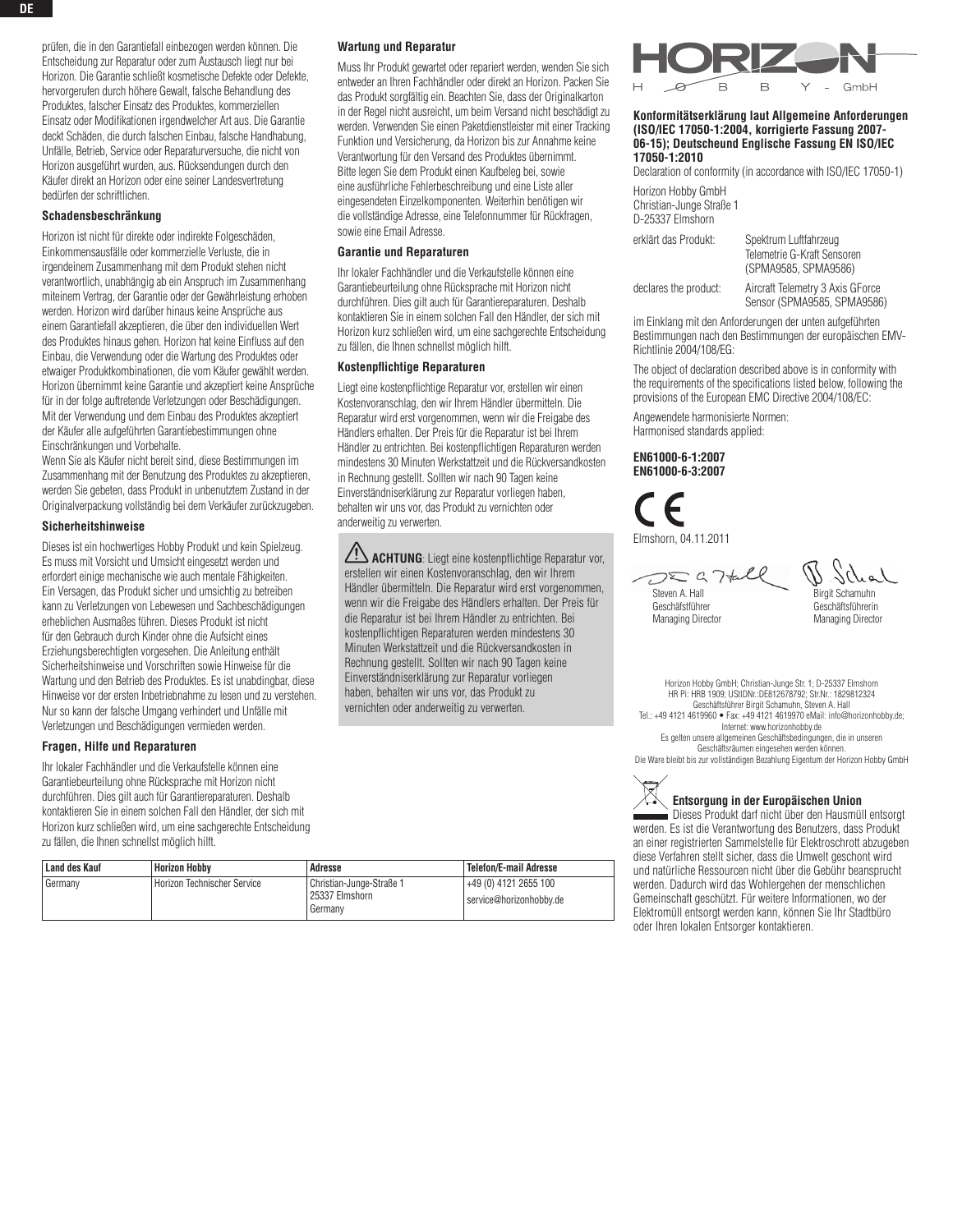

**REMARQUE:** Toutes les instructions, garanties et autres documents de garantie sont sujets à la seule discrétion de Horizon Hobby, Inc. Veuillez, pour une littérature produits bien à jour, faire un tour sur http://www.horizonhobby.com et cliquez sur l'ongl et de support de ce produit.

#### **SIGNIFICATION DE CERTAINS MOTS:**

Les termes suivants servent, dans toute la documentation des produits, à désigner différents niveaux de blessures potentielles lors de l'utilisation de ce produit: **REMARQUE:** Procédures, qui si elles ne sont pas suivies

correctement, créent une probabilité potentielle de dégâts matériels physiques ET un risque faible ou inexistant de blessures.

**ATTENTION:** Procédures, qui si elles ne sont pas suivies correctement, créent une probabilité potentielle de dégâts matériels physiques ET un risque de blessures graves. **AVERTISSEMENT:** Procédures qui, si elles ne sont pas suivies correctement, créent un risque de dégâts matériels physiques, de dégâts collatéraux et un risque de blessures graves OU créent un risque élevé de blessures superficielles.

**AVERTISSEMENT:** Lisez la TOTALITE du manuel d'utilisation afin de vous familiariser avec les caractéristiques du produit avant de le faire fonctionner. Une utilisation incorrecte du produit peut avoir comme résultat un endommagement du produit lui-même, celui de propriétés personnelles voire entraîner des blessures graves. Ceci est un produit de loisirs perfectionné et NON PAS un jouet. Il doit être manipulé avec prudence et bon sens et requiert quelques aptitudes de base à la mécanique. L'incapacité à manipuler ce produit de manière sûre et responsable peut provoquer des blessures ou des dommages au produit ou à d'autres biens. Ce produit n'est pas destiné à être utilisé par des enfants sans la surveillance directe d'un adulte. Ne pas essayer de démonter le produit, de l'utiliser avec des composants incompatibles ou d'en améliorer les performances sans l'approbation de Horizon Hobby, Inc. Ce manuel comporte des instructions de sécurité, de mise en oeuvre et d'entretien. Il est capital de lire et de respecter toutes les instructions et avertissements du manuel avant l'assemblage, le réglage ou l'utilisation afin de le manipuler correctement et d'éviter les dommages ou les blessures graves.

**14 ans et plus. Ceci n'est pas un jouet.**

## **SPMA9585/SPMA9586 Manuel d'utilisation des capteurs d'accélération pour télémétrie**

Les capteurs d'accélération Spektrum SPMA9585/SPMA9586 sont compatibles avec le module de télémétrie Spektrum TM1000 à extension X-BUS.

#### **Caractéristiques**

**Type:** SPMA9585/SPMA9586 Capteurs d'accélération pour télémétrie **Mesures:** SPMA9585: 3 axes +/- 8G SPMA9586: 2 axes +/- 40G (X et Z axes), 1 axe +/- 8G (Y axe)

**Dimensions:** 28mm x 16mm x 10mm

**Masse:** Platine-4 grammes

**Calibration:** Aucune calibration doit être effectuée par l'utilisateur

**Important:** Les capteurs d'accélération sont à +/-8G et +/-40G après la mise à zéro. L'amplitude de mesure du capteur peu légèrement varier. Par exemple, le capteur 8G peu descendre à -7.5G et monter à +8.5G.

**Eléments inclus**



#### **Branchements des éléments**



Connectez la rallonge X-BUS au capteur et au port X-BUS du module de télémétrie TM1000. Le capteur possède deux ports X-BUS. Les deux ports peuvent êtres utilisés, quand vous devez chaîner plusieurs capteurs. Le capteur d'accélération peut être installé n'importe où dans le fuselage pour afficher les accélérations sur l'écran de télémétrie.

**ATTENTION:** Vérifiez que votre logiciel AirWare est à jour.

Positionnez le module TM1000 à proximité du récepteur, à la distance que la rallonge entre le port data du module et la port data du récepteur le permet. Utilisez du double face pour fixez le module ou enroulez le dans de la mousse.

**REMARQUE :** Guidez et fixez l'antenne afin de l'éloigner de tout matériaux conducteur afin d'obtenir la meilleure portée.

### **Apairage du récepteur et du module de télémétrie**

- 1. Utilisez le stylet pour presser et maintenir le bouton bind sur le coté du module TM1000.
- 2. Relâchez le bouton en mettant simultanément le récepteur sous tension. Le récepteur et les satellites vont se mettre à clignoter indiquant le passage en mode appairage.
- 3. En maintenant les manches des les positions désirées pour le failsafe (gaz au mini et les autres manches au neutre), mettez l'émetteur en monde appairage (bind).
- 4. L'écran principal affiche le type de récepteur. Après quelques secondes le système se connecte et l'émetteur retourne à l'écran principal.



5. Depuis l'écran principal , faites tourner le roller pour atteindre l'affichage de la télémétrie pour vérifier les valeurs d'accélération.

**REMARQUE:** l'accélération doit être activée dans le menu de paramétrage de la télémétrie.

| للنس                                                                       | G-Force |  |
|----------------------------------------------------------------------------|---------|--|
| <b>Axis Max Min</b><br>X: -5.1 8.40<br>Y: -0.6 3.40<br>Z: +1.7 +3.83 -2.20 |         |  |
|                                                                            |         |  |
|                                                                            |         |  |
|                                                                            |         |  |
|                                                                            |         |  |

#### **Installation**

Les capteurs d'accélération ont été conçu de façon à les rendre facile à installer dans n'importe quel avion. La précision des mesures dépends de la position et de l'orientation par rapport au centre de gravité. Le capteur doit toujours être placé sur le côté droit du fuselage, avec les câble orientés vers l'arrière de l'avion. Pour effacer les valeurs du capteur, vous devez l'éteindre puis le rallumer.



## **garantie et rÉparations**

#### **Durée de la garantie**

Garantie exclusive - Horizon Hobby, Inc. (Horizon) garantit que le Produit acheté (le « Produit ») sera exempt de défauts matériels et de fabrication à sa date d'achat par l'Acheteur. La durée de garantie correspond aux dispositions légales du pays dans lequel le produit a été acquis. La durée de garantie est de 6 mois et la durée d'obligation de garantie de 18 mois à l'expiration de la période de garantie.

#### **Limitations de la garantie**

(a) La garantie est donnée à l'acheteur initial (« Acheteur ») et n'est pas transférable. Le recours de l'acheteur consiste en la réparation ou en l'échange dans le cadre de cette garantie. La garantie s'applique uniquement aux produits achetés chez un revendeur Horizon agréé. Les ventes faites à des tiers ne sont pas couvertes par cette garantie. Les revendications en garantie seront acceptées sur fourniture d'une preuve d'achat valide uniquement. Horizon se réserve le droit de modifier les dispositions de la présente garantie sans avis préalable et révoque alors les dispositions de garantie existantes.

(b) Horizon n'endosse aucune garantie quant à la vendabilité du produit ou aux capacités et à la forme physique de l'utilisateur pour une utilisation donnée du produit. Il est de la seule responsabilité de l'acheteur de vérifier si le produit correspond à ses capacités et à l'utilisation prévue.

(c) Recours de l'acheteur – Il est de la seule discrétion d'Horizon de déterminer si un produit présentant un cas de garantie sera réparé ou échangé. Ce sont là les recours exclusifs de l'acheteur lorsqu'un défaut est constaté.

Horizon se réserve la possibilité de vérifier tous les éléments utilisés et susceptibles d'être intégrés dans le cas de garantie. La décision de réparer ou de remplacer le produit est du seul ressort d'Horizon. La garantie exclut les défauts esthétiques ou les défauts provoqués par des cas de force majeure, une manipulation incorrecte du produit, une utilisation incorrecte ou commerciale de ce dernier ou encore des modifications de quelque nature qu'elles soient. La garantie ne couvre pas les dégâts résultant d'un montage ou d'une manipulation erronés, d'accidents ou encore du fonctionnement ainsi que des tentatives d'entretien ou de réparation non effectuées par Horizon.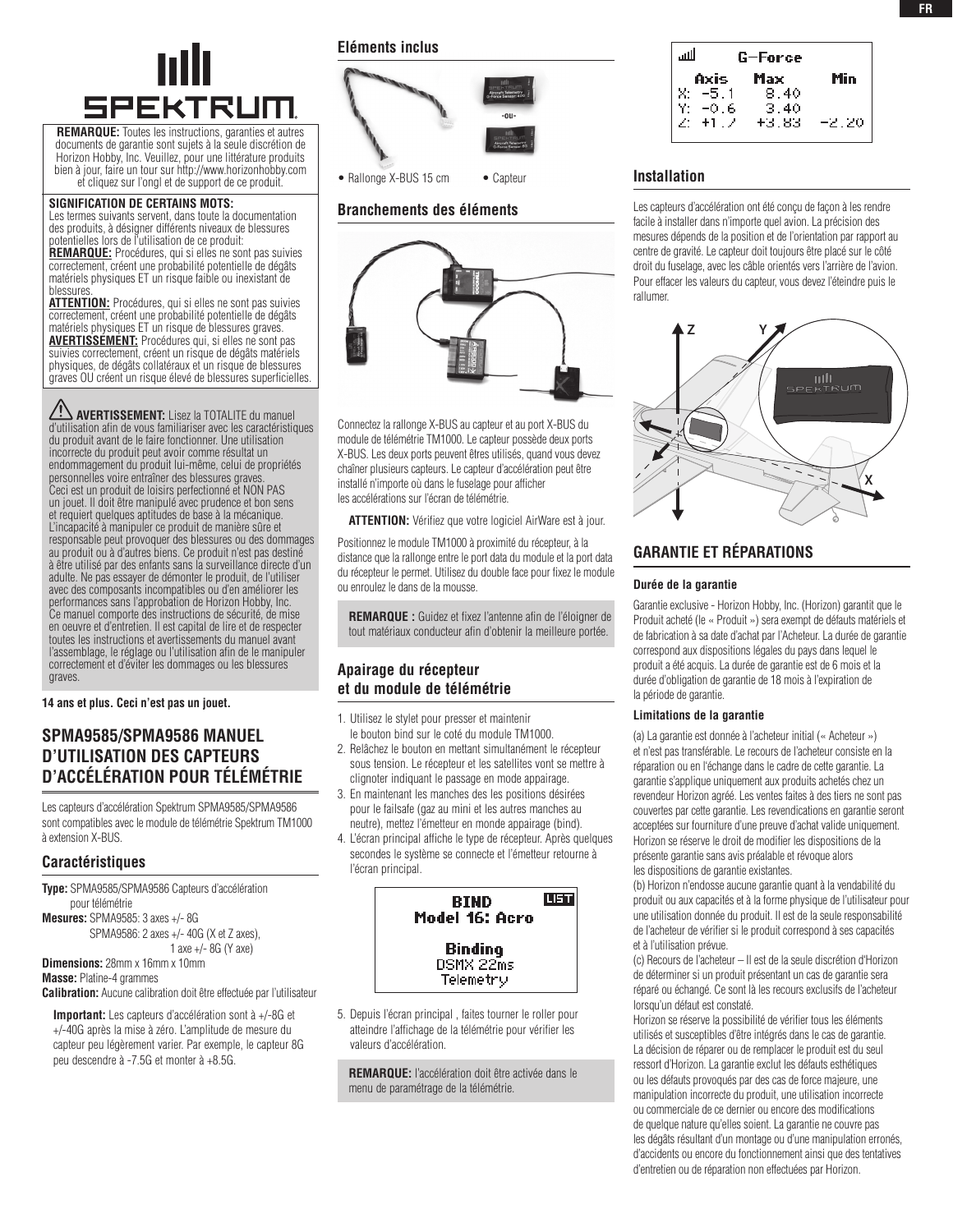Les retours effectués par le fait de l'acheteur directement à Horizon ou à l'une de ses représentations nationales requièrent une confirmation écrite.

#### **Limitation des dégâts**

Horizon ne saurait être tenu pour responsable de dommages conséquents directs ou indirects, de pertes de revenus ou de pertes commerciales, liés de quelque manière que ce soit au produit et ce, indépendamment du fait qu'un recours puisse être formulé en relation avec un contrat, la garantie ou l'obligation de garantie. Par ailleurs, Horizon n'acceptera pas de recours issus d'un cas de garantie lorsque ces recours dépassent la valeur unitaire du produit. Horizon n'exerce aucune influence sur le montage, l'utilisation ou la maintenance du produit ou sur d'éventuelles combinaisons de produits choisies par l'acheteur. Horizon ne prend en compte aucune garantie et n'accepte aucun recours pour les blessures ou les dommages pouvant en résulter. En utilisant et en montant le produit, l'acheteur accepte sans restriction ni réserve toutes les dispositions relatives à la garantie figurant dans le présent document.

Si vous n'êtes pas prêt, en tant qu'acheteur, à accepter ces dispositions en relation avec l'utilisation du produit, nous vous demandons de restituer au vendeur le produit complet, non utilisé et dans son emballage d'origine.

#### **Indications relatives à la sécurité**

Ceci est un produit de loisirs perfectionné et non un jouet. Il doit être utilisé avec précaution et bon sens et nécessite quelques aptitudes mécaniques ainsi que mentales. L'incapacité à utiliser le produit de manière sûre et raisonnable peut provoquer des blessures et des dégâts matériels conséquents. Ce produit n'est pas destiné à être utilisé par des enfants sans la surveillance par un tuteur. La notice d'utilisation contient des indications relatives à la sécurité ainsi que des indications concernant la maintenance et le fonctionnement du produit. Il est absolument indispensable de lire et de comprendre ces indications avant la première mise en service. C'est uniquement ainsi qu'il sera possible d'éviter une manipulation erronée et des accidents entraînant des blessures et des dégâts.

#### **Questions, assistance et réparations**

Votre revendeur spécialisé local et le point de vente ne peuvent effectuer une estimation d'éligibilité à l'application de la garantie sans avoir consulté Horizon. Cela vaut également pour les réparations sous garantie. Vous voudrez bien, dans un tel cas, contacter le revendeur qui conviendra avec Horizon d'une décision appropriée, destinée à vous aider le plus rapidement possible.

#### **Maintenance et réparation**

Si votre produit doit faire l'objet d'une maintenance ou d'une réparation, adressez-vous soit à votre revendeur spécialisé, soit directement à Horizon. Emballez le produit soigneusement. Veuillez noter que le carton d'emballage d'origine ne suffit pas, en règle générale, à protéger le produit des dégâts pouvant survenir pendant le transport. Faites appel à un service de messagerie proposant une fonction de suivi et une assurance, puisque Horizon ne prend aucune responsabilité pour l'expédition du produit jusqu'à sa réception acceptée. Veuillez joindre une preuve d'achat, une description détaillée des défauts ainsi qu'une liste de tous les éléments distincts envoyés. Nous avons de plus besoin d'une adresse complète, d'un numéro de téléphone (pour demander des renseignements) et d'une adresse de courriel.

#### **Garantie et réparations**

Les demandes en garantie seront uniquement traitées en présence d'une preuve d'achat originale émanant d'un revendeur spécialisé agréé, sur laquelle figurent le nom de l'acheteur ainsi que la date d'achat. Si le cas de garantie est confirmé, le produit sera réparé Cette décision relève uniquement de Horizon Hobby.

#### **Réparations payantes**

En cas de réparation payante, nous établissons un devis que nous transmettons à votre revendeur. La réparation sera seulement effectuée après que nous ayons reçu la confirmation du revendeur. Le prix de la réparation devra être acquitté au revendeur. Pour les réparations payantes, nous facturons au minimum 30 minutes de travail en atelier ainsi que les frais de réexpédition. En l'absence d'un accord pour la réparation dans un délai de 90 jours, nous nous réservons la possibilité de détruire le produit ou de l'utiliser autrement.

**ATTENTION** : nous n'effectuons de réparations payantes que pour les composants électroniques et les moteurs. Les réparations touchant à la mécanique, en particulier celles des hélicoptères et des voitures radiocommandées, sont extrêmement coûteuses et doivent par conséquent être effectuées par l'acheteur lui-même.

## **Informations de Conformité pour l'Union Européenne**

**Déclaration de conformité** (conformément à la norme ISO/IEC 17050-1)

| No. HH2011110402     |                                                |
|----------------------|------------------------------------------------|
| Produit(s):          | SPM Capteurs d'accélération<br>pour télémétrie |
| Numéro(s) d'article: | SPMA9585, SPMA9586                             |

L'objet de la déclaration décrit ci-dessus est en conformité avec les exigences des spécifi cations énumérées ci-après, suivant les conditions de la directive EMC Directive 2004/108/EC:

#### **EN61000-6-1:2007 EN61000-6-3:2007**

Signé en nom et pour le compte de: Horizon Hobby, Inc. Champaign, IL USA 4 novembre 2011

 $DZG7tdl$ 

Steven A. Hall Vice-président Gestion Internationale des Activités et des Risques Horizon Hobby, Inc.



Ce produit ne doit pas être éliminé avec les ordures ménagères. Il est de la responsabilité de l'utilisateur de remettre le produit à un point de collecte officiel des déchets d'équipements électriques. Cette procédure permet de garantir le respect de l'environnement et l'absence de sollicitation excessive des ressources naturelles. Elle protège de plus le bien-être de la communauté humaine. Pour plus d'informations quant aux lieux d'éliminations des déchets d'équipements électriques, vous pouvez contacter votre mairie ou le service local de traitement des ordures ménagères.

| Pays d'achat | <b>Horizon Hobby</b> | Adresse                                                                     | Numéro de téléphone/Courriel/Email                     |
|--------------|----------------------|-----------------------------------------------------------------------------|--------------------------------------------------------|
| France       | Horizon Hobby SAS    | 14 Rue Gustave Eiffel<br>Zone d'Activité du Réveil Matin<br>91230 Montaeron | +33 (0) 1 60 47 44 70<br>I infofrance@horizonhobby.com |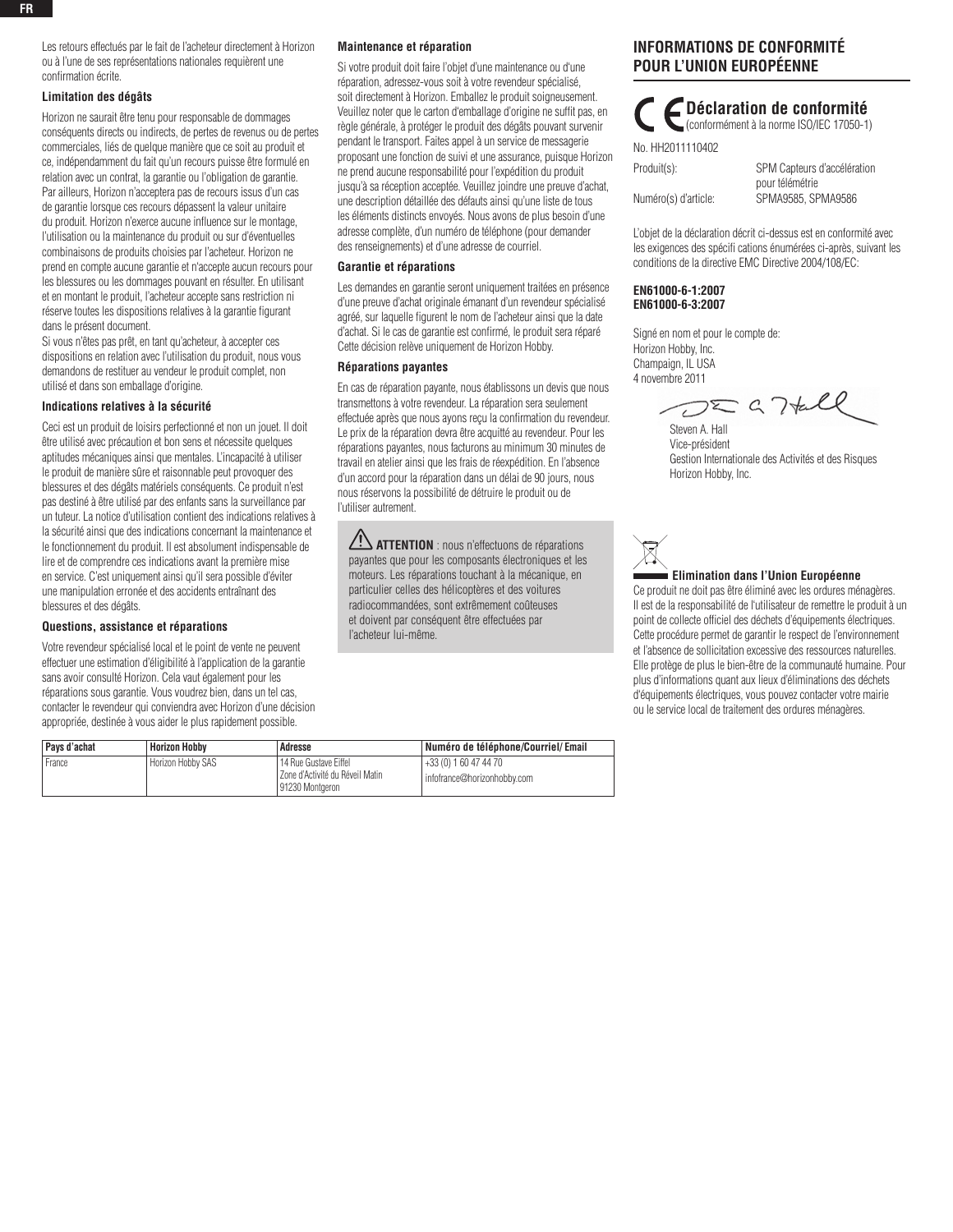# **SPEKTRUM**

**AVVISO:** Istruzioni, garanzie e tutti gli altri documenti accessori sono soggetti a modifiche a totale discrezione di Horizon Hobby, Inc. Per avere documentazione aggiornata sul prodotto, visitare il sito Web www.horizonhobby.com e fare clic sulla scheda di supporto per questo prodotto.

#### **Significato dei termini particolari:**

In tutta la documentazione relativa al prodotto sono utilizzati i seguenti termini per indicare vari livelli di potenziale pericolo durante il funzionamento:

AVVISO: procedure che, se non sono seguite correttamente, possono creare danni materiali E nessuna o scarsa possibilità di lesioni.

ATTENZIONE: procedure che, se non sono seguite correttamente, possono creare danni materiali E possibili gravi lesioni.

AVVERTENZA: Procedure che, se non debitamente seguite, espongono alla possibilità di danni alla proprietà fisica o possono comportare un'elevata possibilità di provocare ferite superficiali.

**AVVERTENZA :** leggere TUTTO il manuale di istruzioni e prendere familiarità con le caratteristiche del prodotto, prima di farlo funzionare. Un utilizzo scorretto del prodotto può causare danni al prodotto stesso, alle persone o alle cose, provocando gravi lesioni.

Questo è un prodotto di hobbistica sofisticato e NON un giocattolo. È necessario farlo funzionare con cautela e responsabilità e avere conoscenze basilari di meccanica. Se questo prodotto non è utilizzato in maniera sicura e responsabile potrebbero verificarsi lesioni o danni al prodotto stesso o ad altre proprietà. Non è un prodotto adatto a essere utilizzato dai bambini senza la diretta supervisione di un adulto. Non tentare di smontare il prodotto, di utilizzare componenti incompatibili o di potenziarlo in alcun modo senza previa approvazione di Horizon Hobby, Inc. Questo manuale contiene le istruzioni per un funzionamento e una manutenzione sicuri. È fondamentale leggere e seguire tutte le istruzioni e le avvertenze del manuale prima di montare, configurare o far funzionare il Prodotto, al fine di utilizzarlo correttamente e di evitare danni o lesioni gravi.

**Almeno 14 anni. Non è un giocattolo.**

## **SPMA9585/SPMA9586 Aircraft Telemetry G-Force sensors Guida per l'utente**

I sensori G-Force Spektrum™ SPMA9585/SPMA9586 Aircraft Telemetry, sono compatibili con il modulo di espansione X-BUS per la telemetria, Spektrum TM1000.

#### **Caratteristiche**

**Tipo:** Sensori per la telemetria da aereo G-Force SPMA9585/SPMA9586 **Misurazioni:** SPMA9585 =  $3$  assi  $\pm$  8G  $SPMA9586 = 2$  assi  $\pm$  40G (assi X e Z), 1 asse  $\pm$  8G (asse Y) **Dimensioni:** 28mm x 16mm x 10mm

**Peso:** Circuito 4 g

**Calibrazione:** non è richiesta calibrazione da parte dell'utente

**Important:** Les capteurs d'accélération sont à +/-8G et +/-40G après la mise à zéro. L'amplitude de mesure du capteur peu légèrement varier. Par exemple, le capteur 8G peu descendre à -7.5G et monter à +8.5G.

### **Articoli inclusi**



#### **Informazioni sui collegamenti**



Inserire la prolunga X-BUS nel sensore G-Force e nella porta X-BUS del modulo di telemetria TM1000. Il sensore ha due porte per il collegamento X-BUS. La seconda serve per altri sensori con collegamento a margherita. Il sensore G-Force si può installare in qualsiasi punto dell'aereo per avere i valori di G sullo schermo della telemetria.

**Importante:** verificare che il software AirWare™ in uso sia aggiornato alla versione più recente.

Montare il modulo TM1000 vicino al ricevitore in una posizione che permetta al cavo dati da 2,5 pollici di andare dalla porta dati del ricevitore alla porta dati del modulo di telemetria. Si può fissare il modulo TM1000 con biadesivo oppure avvolgerlo nella spugna insieme al ricevitore. Quindi bisogna collegare un capo del cavo dati alla porta contrassegnata con DATA sul TM1000, e l'altro capo alla stessa porta sul ricevitore.

**AVVISO:** per avere la migliore portata, fissare l'antenna lontano da materiali metallici o conduttivi.

## **Connettere (binding) il modulo di telemetria e il ricevitore**

- 1. Usare il Bind Stylus per tenere premuto il pulsante "bind" sul lato del modulo di telemetria TM1000.
- 2. Mentre si preme il pulsante "bind" accendere il ricevitore. Il ricevitore principale, tutti i ricevitori collegati e il modulo TM1000 lampeggiano indicando che il sistema è in modo "bind".
- 3. Mettere il trasmettitore in modo "bind" con gli stick e gli interruttori nella posizione di failsafe (normalmente motore al minimo e gli altri stick centrati).
- 4. Lo schermo principale mostra il tipo di ricevitore. Dopo alcuni secondi il sistema si connette e ritorna allo schermo principale.



5. Dallo schermo principale, ruotare il "roller" per accedere allo schermo della telemetria e verificare i dati registrati con le letture del G-Force.

**AVVISO:** Si deve abilitare il G-Force nella schermata del System Setup Telemetry.

| لللا                          | G-Force      |         |  |
|-------------------------------|--------------|---------|--|
| Axis                          | Max          | Min     |  |
|                               | 8.40<br>3.40 |         |  |
| X: −5.1<br>Y: −0.6<br>Z: +1.2 | $+3.83$      | $-2.20$ |  |

#### **Installazione**

Il sensore opzionale G-Force è fatto per essere facilmente installato il qualsiasi aereo. La precisione del G-Force dipende dalla posizione e dall'orientamento del sensore rispetto al centro di gravità dell'aereo. Per una installazione corretta montare il sensore sul fianco destro della fusoliera con i fili rivolti verso la parte posteriore dell'aereo (vedi il disegno). Per mandare a zero i valori di telemetria del G-Force, basta spegnerlo e poi riaccenderlo.



## **durata della garanzia**

#### **Periodo di garanzia**

Garanzia esclusiva - Horizon Hobby, Inc., (Horizon) garantisce che i prodotti acquistati (il "Prodotto") sono privi di difetti relativi ai materiali e di eventuali errori di montaggio. Il periodo di garanzia è conforme alle disposizioni legali del paese nel quale il prodotto è stato acquistato. Tale periodo di garanzia ammonta a 6 mesi e si estende ad altri 18 mesi dopo tale termine.

#### **Limiti della garanzia**

(a) La garanzia è limitata all'acquirente originale (Acquirente) e non è cedibile a terzi. L'acquirente ha il diritto a far riparare o a far sostituire la merce durante il periodo di questa garanzia. La garanzia copre solo quei prodotti acquistati presso un rivenditore autorizzato Horizon. Altre transazioni di terze parti non sono coperte da questa garanzia. La prova di acquisto è necessaria per far valere il diritto di garanzia. Inoltre, Horizon si riserva il diritto di cambiare o modificare i termini di questa garanzia senza alcun preavviso e di escludere tutte le altre garanzie già esistenti (b) Horizon non si assume alcuna garanzia per la disponibilità del prodotto, per l'adeguatezza o l'idoneità del prodotto a particolari previsti dall'utente. è sola responsabilità dell'acquirente il fatto di verificare se il prodotto è adatto agli scopi da lui previsti.

(c) Richiesta dell'acquirente – spetta soltanto a Horizon, a propria discrezione riparare o sostituire qualsiasi prodotto considerato difettoso e che rientra nei termini di garanzia. queste sono le uniche rivalse a cui l'acquirente si può appellare, se un prodotto è difettoso.

Horizon si riserva il diritto di controllare qualsiasi componente utilizzato che viene coinvolto nella rivalsa di garanzia. Le decisioni relative alla sostituzione o alla riparazione avvengono solo in base alla discrezione di Horizon. Questa garanzia non copre dei danni superficiali o danni per cause di forza maggiore, uso errato del prodotto, negligenza, uso ai fini commerciali, o una qualsiasi modifica a qualsiasi parte del prodotto. Questa garanzia non copre danni dovuti ad una installazione errata, ad un funzionamento errato, ad una manutenzione o un tentativo di riparazione non idonei a cura di soggetti diversi da Horizon. La restituzione del prodotto a cura dell'acquirente, o da un suo rappresentante, deve essere approvata per iscritto dalla Horizon.

#### **Limiti di danno**

Horizon non si riterrà responsabile per danni speciali, diretti, indiretti o consequenziali; perdita di profitto o di produzione; perdita commerciale connessa al prodotto, indipendentemente dal fatto che la richiesta si basa su un contratto o sulla garanzia. Inoltre la responsabilità di Horizon non supera mai in nessun